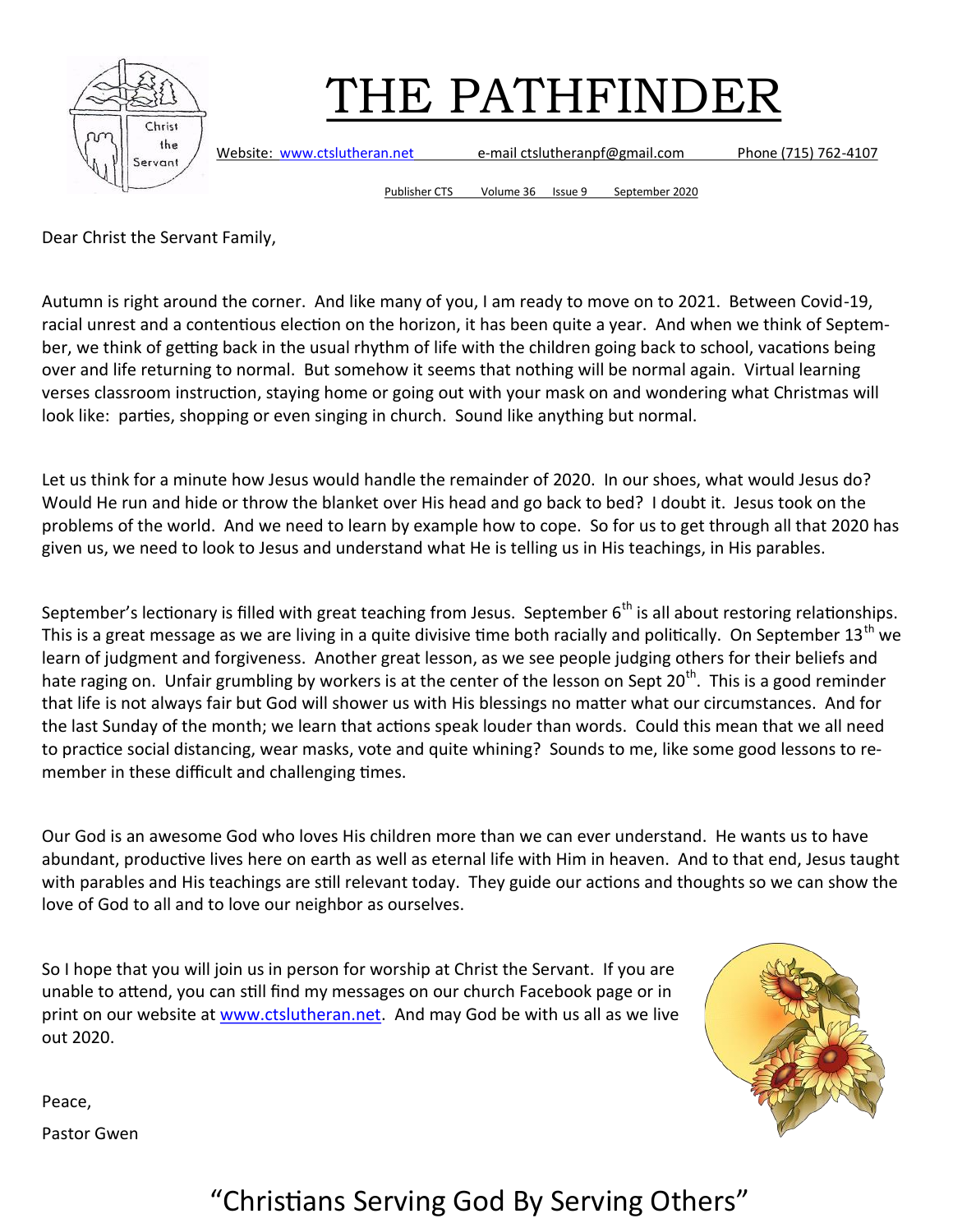

Website: [www.ctslutheran.net](http://www.ctslutheran.net/) e-mail ctslutheranpf@gmail.com Phone (715) 762-4107

Publisher CTS Volume 36 Issue 9 September 2020

### **Office Hours for Pastor - August 2020**

| September 2nd  | 2:00-5:00 pm              |
|----------------|---------------------------|
| September 7th  | Labor Day-No Office Hours |
| September 9th  | 2:00-5:00 pm              |
| September 14th | Vacation-No office hours  |
| September 16th | Vacation-No office hours  |
| September 21st | 1:00-4:00 pm              |
| September 23rd | 2:00-5:00 pm              |
| September 28th | 1:00-4:00 pm              |
| September 30th | 2:00-5:00 pm              |

### **Bible Study Sunday following Worship**

September 6th September 27th

### **Confirmation**

September 22nd 3:00-4:00 pm September 29th 3:00-4:00 pm

## **Men's Group—Thursday**

Men's Group will resume in October.

#### **Women's Quilting Group—Monday**

September 14th—WELCA Meeting at 1:00 pm. All women are encouraged to attend.

Quilting—To be determined

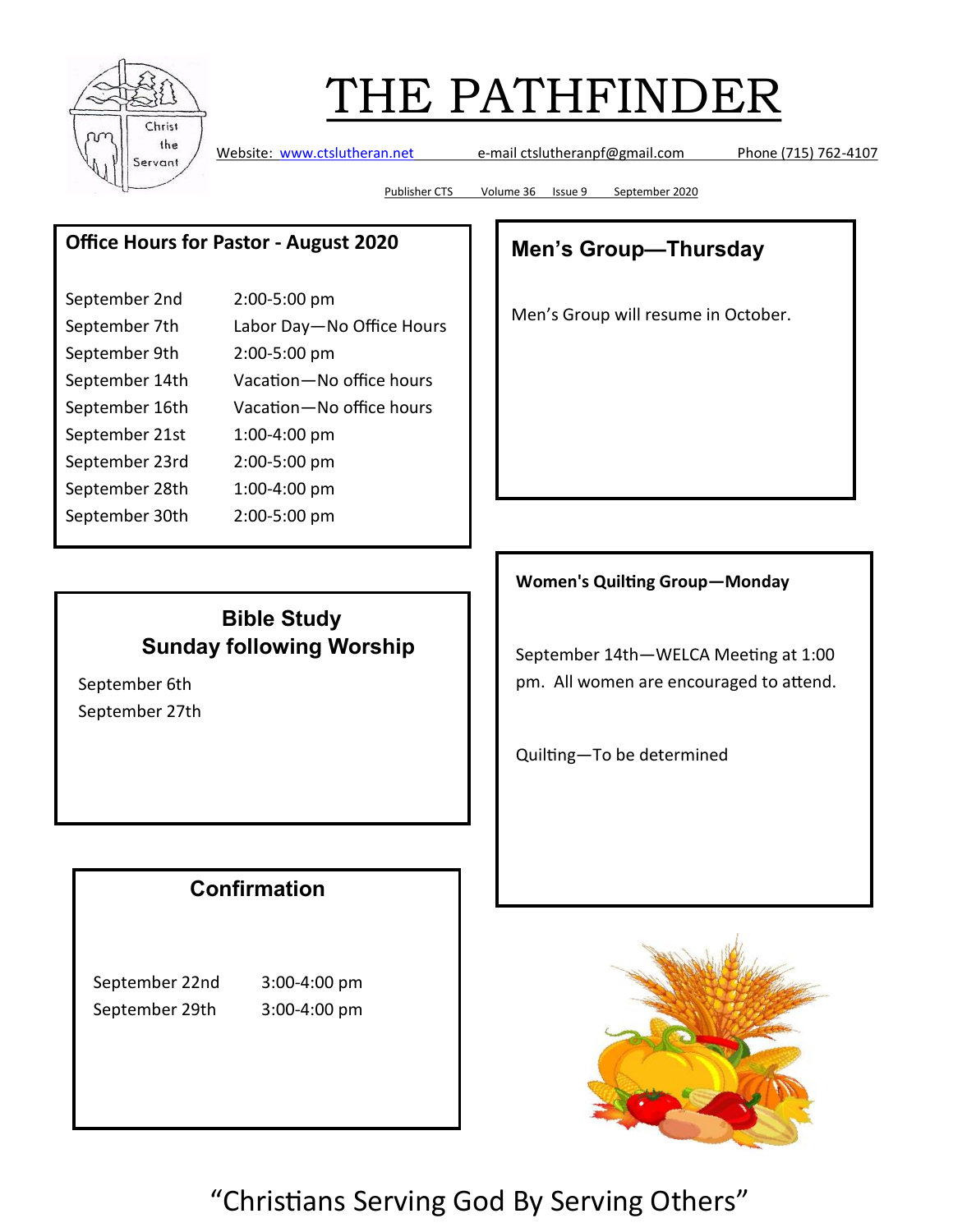

Website: [www.ctslutheran.net](http://www.ctslutheran.net/) e-mail ctslutheranpf@gmail.com Phone (715) 762-4107

Publisher CTS Volume 36 Issue 9 September 2020



### **September Bible Readings**

#### **September 6, 2020 14th Sunday after Pentecost**

Ezekiel 33:7-11 Psalm 119:33-40 Romans 13:8-14 Matthew 18:15-20

#### **September 13, 2020 15th Sunday after Pentecost**

Genesis 50:15-21 Psalm 103:8-13 Romans 14:1-12 Matthew 18:21-35

#### **September 20, 2020 16th Sunday after Pentecost**

Jonah 2:10-4:11 Psalm 145:1-8 Philippians 1:17-30 Matthew 20:1-16

#### **September 27, 2020**

Ezekiel 18:1-4, 25-32 Psalm 29:1-9 Philippians 2:1-13 Matthew 21:23-32



**Therefore confess your sins to one another, and pray for one another, that you may be healed… James 5:16.**

Please remember these people and requests in your prayers.

**Health/ Concerns:** Dale, Scott, Margaret, Nancy, Tom, Jim, Keisha, Darlene, Dina, Liam, Davis, Rodney, Ken, Shirley, Burt, and Kris.

**Military** - Anton ,Claire, Allesa Marrie and Natalie.

CTS Church Council, Men's Group, WELCA, Quilting Ministry, Adult Bible Studies, CTS Youth, AIDS orphans in Malawi, Hunger and poverty in the world, and those struggling with the Coronavirus.

**\*\*\*\*\*\*\*\*\*\***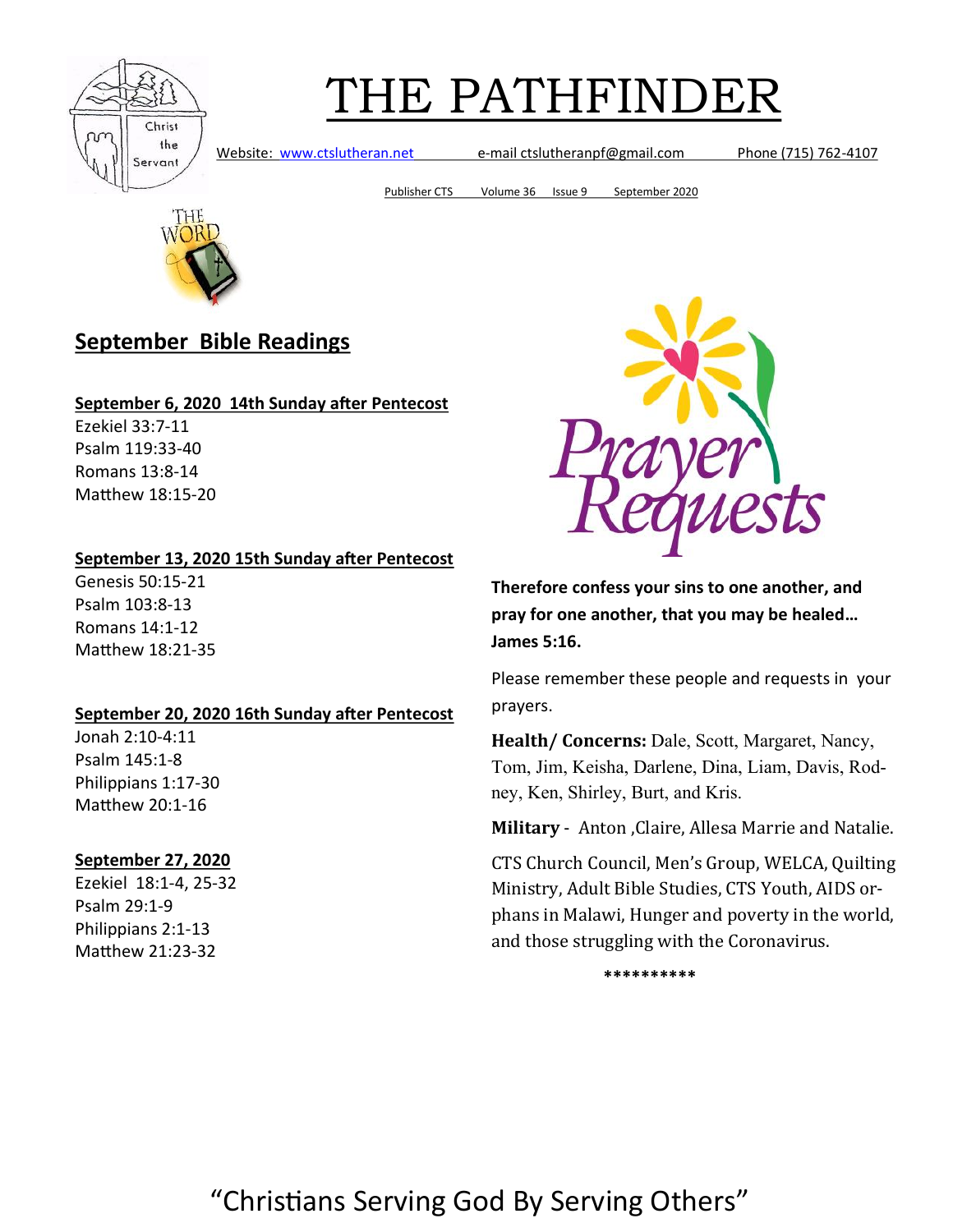

Website: [www.ctslutheran.net](http://www.ctslutheran.net/) e-mail ctslutheranpf@gmail.com Phone (715) 762-4107

Publisher CTS Volume 36 Issue 9 September 2020

Farmer's Market is held in the church parking lot on Wednesday from 2:00 pm—5:15 pm. The doors to the church will be kept locked to the public. An end date for the Farmer's Market has yet to be determined but it should be sometime in early October!



Our volunteer schedule for the last quarter of the year (Oct –Dec) is posted on the bulletin board next to the church office. Please take a minute and sign up when you are able to help out. If you have questions please see Pastor Gwen. Thank you to Lori Becker for setting up the schedule in the past. We hope that this new approach will be as successful organizing our ushers, altar guild and assisting ministers.

There will be a very important meeting of WELCA on Monday the  $14<sup>th</sup>$  at 1:00 pm. The women will be deciding on a date of the week for quilting in the future, scheduling people to help with packing and delivering quilts and also to determine the future of the Holiday Market. If you have an opinion on holding the Market this year and cannot make the meeting please get your comments to Lori Becker or Barb Schindhelm.

Men's group will be back to meeting on Thursday evenings from 5:00-6:00 p.m. in October. They are off for all of September. All men are welcome to join when they reconvene. You can call Mike Roberts or Terry Tarras for more information.



Bible study continues on Sunday mornings after worship. Since there is no organized coffee hour, we can start shortly after worship ends. We will continue with the DVD series from Tim Wengert. It is a wonderful study of the tenants of our faith as Lutherans. Hopefully we will begin out new study of Unshakable Hope in October.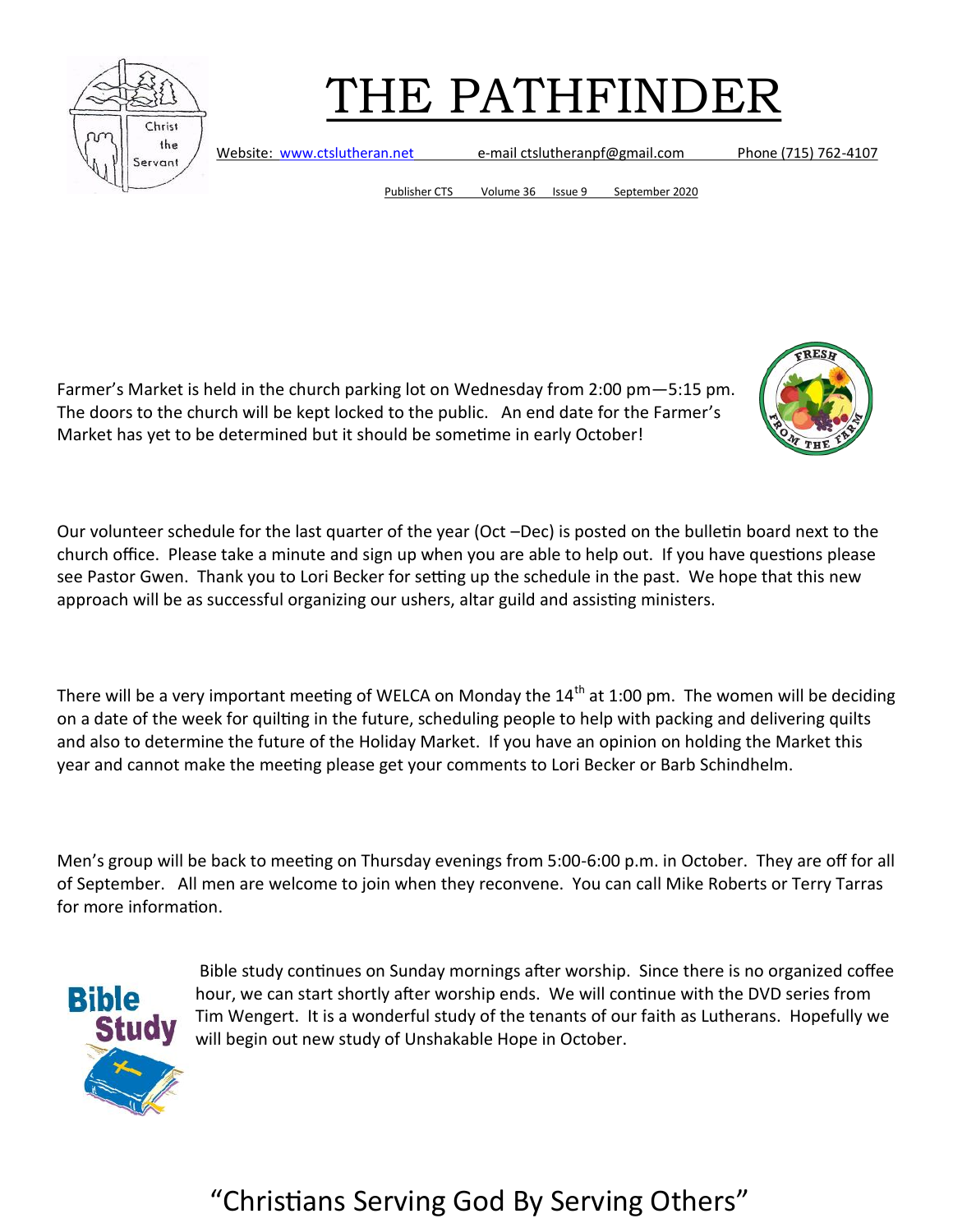



Website: [www.ctslutheran.net](http://www.ctslutheran.net/) e-mail ctslutheranpf@gmail.com Phone (715) 762-4107

Publisher CTS Volume 36 Issue 9 September 2020

Due to the mandate by our Governor, masks are required when in our building. Social distancing of 6 feet should also be observed as well. Masks, hand sanitizer and disinfecting wipes are available throughout the building.

God's Work Our Hands is an effort by the ELCA to get congregations involved in the ministry of the church. The Sunday that is designated this year is September  $13<sup>th</sup>$ . Our church council decided that we would use the day to clean up in and outside of our building. There is a list of things that need to be done on the bulletin board near the office. If you cannot make it to work after worship on the 13<sup>th</sup> feel free to come in another time to work on these projects. And if you see something that needs attention, please bring it to the attention of Pastor Gwen or see if you can take care of it by yourself.

September worship



Sept 6- Deb Hyde will bring us music that we might be able to sing along with through our masks!

Sept 13-We welcome back Chaplain Jill to lead worship for us as Pastor is on vacation.

Sept 20-Kris Rankin will be here after a 6 month absence. Welcome back Kris. Also, we will be blessings the quilts during worship in preparation of sending them off to Lutheran World Relief

Sept 27-Deanna Masephol will be playing for us. Always good to have her here from her home in Loyal WI.

Sunday school will be starting sometime in September, but as of this printing we have not found a time for all students to meet. Their school schedule has complicated things. Confirmation this year will be on Tuesday at 3:00pm beginning on September 22nd.